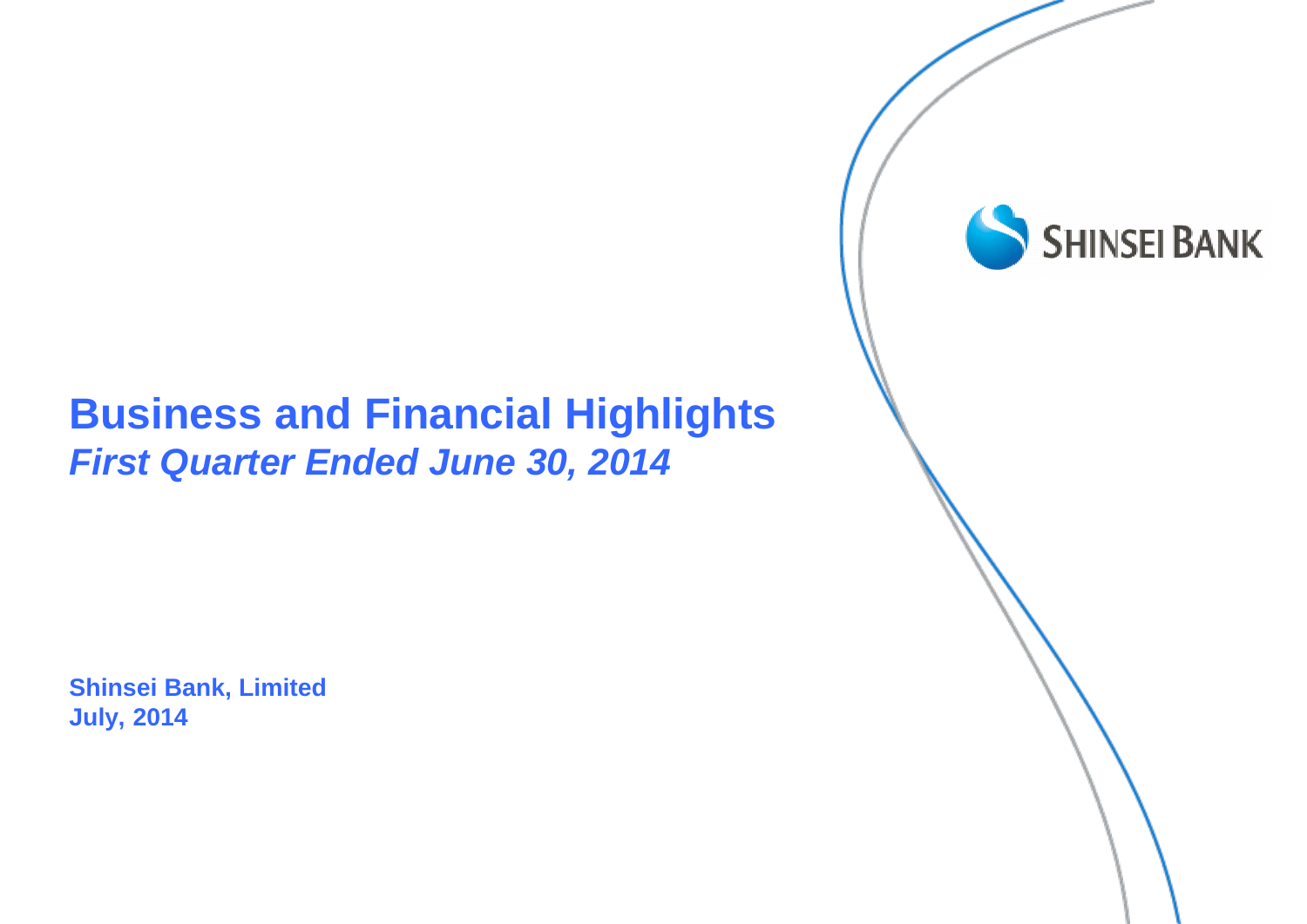### **Second Medium Term Management Plan (Second Year) Financial Targets Dashboard**

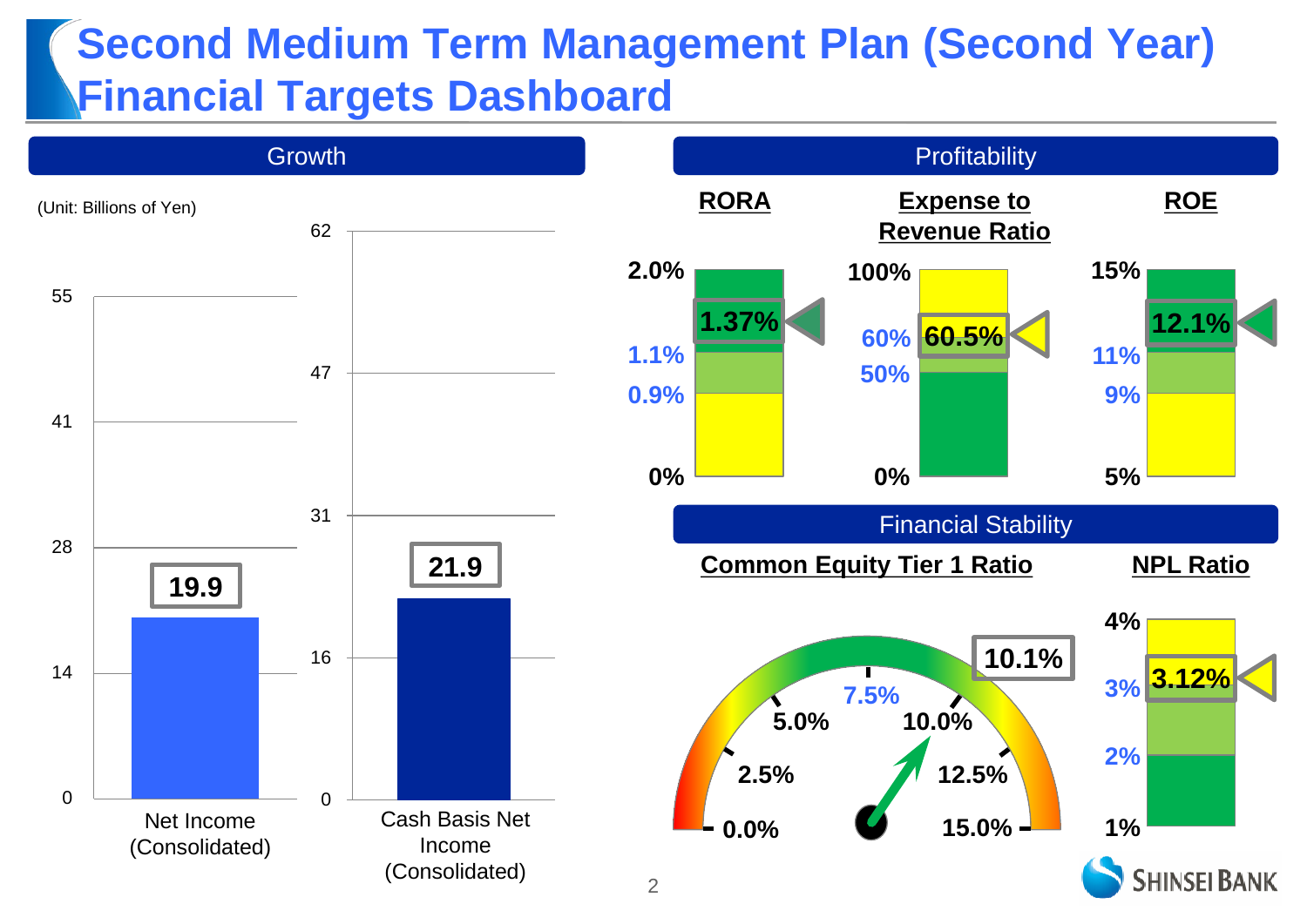# **Progression of Second MTMP: Individual Business**

| <b>Implement a</b><br><b>New Retail</b><br><b>Banking</b><br><b>Model</b> | Provide products and services with a high level of customer satisfaction<br>Introduced the NISA Plus*, a program which charges customers no upfront fees for investments<br>beyond the NISA tax exempt allotment and was designed to meet the needs of NISA customers as<br>well as meet their needs that are potentially unfulfilled in the NISA program (*NISA Plus is an<br>investment trust service. Investment trusts carry a risk of loss of principal. Fees are charged during<br>the holding period and at redemption. For details, please see the NISA Plus disclaimer on page 18).<br>Enhanced smartphone accessibility (Provision of: account opening application; a transaction<br>support application; smartphone optimized site content; etc.)<br>■ ATM partnership expanded to cover most major convenience store ATMs (zero fees 24 hours a day,<br>365 days a year maintained)<br>Strengthen consulting capabilities<br>Enhancing sophistication of approach to and capturing of customer needs (enhanced internal<br>frameworks through measures such as establishing the Customer Analytics Division)<br>Developed product provision and case support frameworks for the asset succession business<br>Promote cross selling<br>Entered partnership with Culture Convenience Club (Awarded T Points for transactions such as<br>opening accounts and utilizing financial services; initiated advertising in T Point partner businesses) |
|---------------------------------------------------------------------------|-----------------------------------------------------------------------------------------------------------------------------------------------------------------------------------------------------------------------------------------------------------------------------------------------------------------------------------------------------------------------------------------------------------------------------------------------------------------------------------------------------------------------------------------------------------------------------------------------------------------------------------------------------------------------------------------------------------------------------------------------------------------------------------------------------------------------------------------------------------------------------------------------------------------------------------------------------------------------------------------------------------------------------------------------------------------------------------------------------------------------------------------------------------------------------------------------------------------------------------------------------------------------------------------------------------------------------------------------------------------------------------------------------------------------------------------------------------|
| <b>Expand/</b><br><b>Develop the</b><br>Loan<br><b>Business</b>           | Expand housing loan products<br>Introduced the "PowerSmart Housing Loan Anshin Pack W," a housing loan that supports<br>households such as those with children by making it easier for women to remain in the workforce, in<br>addition to no early repayment fees and no guarantee fees<br>Establish a position in the unsecured card loan market as a trusted lender<br>Shinsei Bank Lake Ioan balance grew by more than JPY50 billion in a year; Outstanding balance<br>now exceeds JPY130 billion<br>Efforts underway to identify and disseminate marketing best practices throughout the Shinsei Bank<br><b>Group; Group Marketing Division established</b><br>■ "APLUS Online Auction Loans" (limited to Yahoo! Japan Auctions) launched<br>Expand unsecured card loan guarantee business<br>■ Continue to promote guarantee business (Currently partnered with 10 companies)                                                                                                                                                                                                                                                                                                                                                                                                                                                                                                                                                                       |

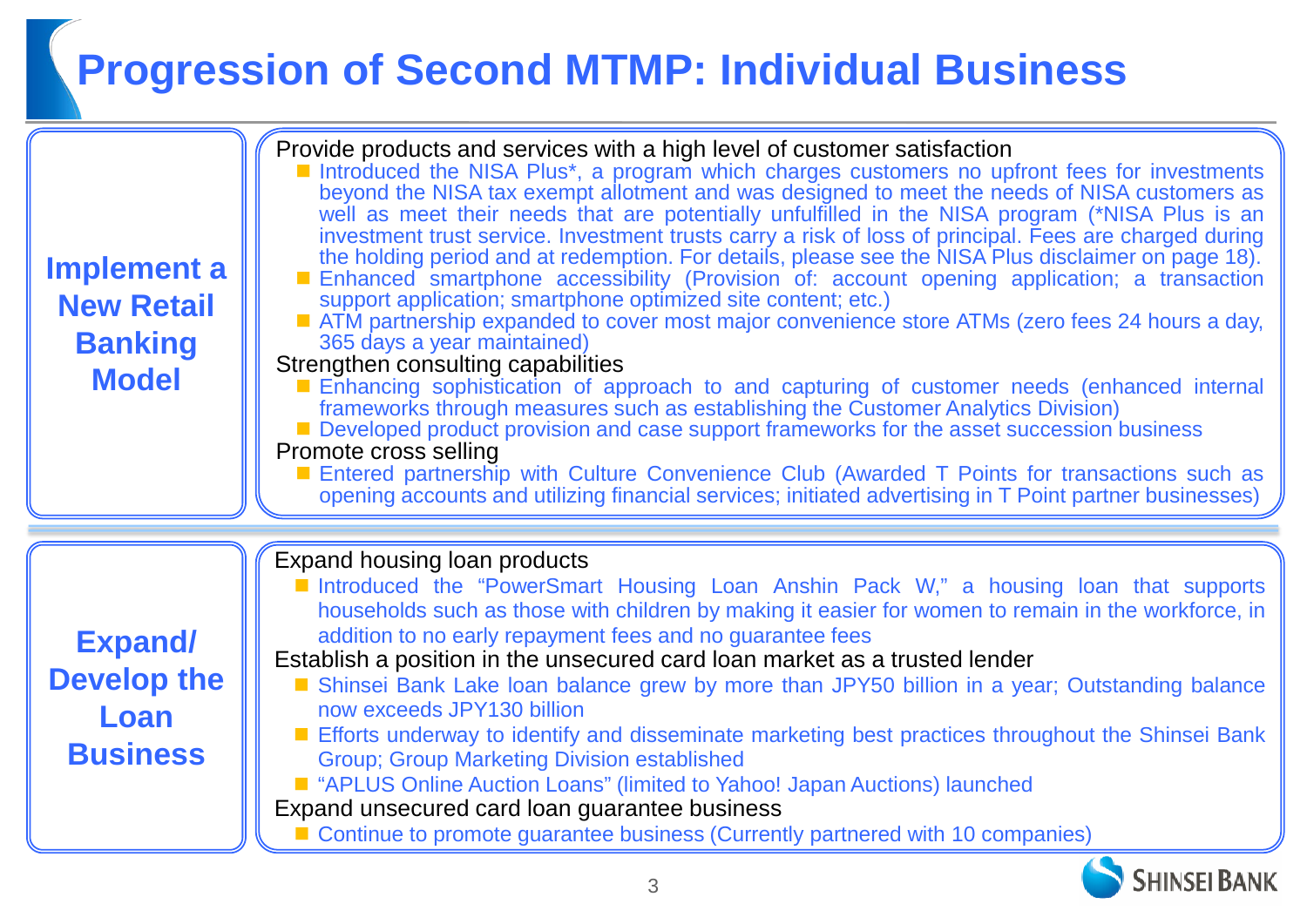# **Progression of Second MTMP: Institutional Business**

| <b>Pursue</b><br>Differentia-<br>tion in Key<br>Industries/<br><b>Fields</b> | <b>Medical and healthcare</b><br>■ A proven track record and wide ranging network in the area of healthcare finance<br>■ Cofounded asset management company aimed at establishing and listing a healthcare REIT<br>Renewable energy<br>■ Facilitating the entry of growing enterprises into the sector through the provision of financing schemes which focused on business cash flows<br>In addition to multiple megasolar projects, composed financing for projects such as wind and<br>biomass power generation<br>Enhancing partnerships with regional financial institutions through project composition. Will look to<br>pursue business opportunities in areas such as medical and healthcare<br>Incorporation/corporate rehabilitation support<br>Supporting the incorporation, growth, new business and overseas expansion support of customers<br>through the Bank's business participation approach. In this the Bank looks to provide management<br>solutions that leverage the functions of the entire Bank Group to support companies, not just offer<br>financial support<br>Steadily building the Bank's track record                     |
|------------------------------------------------------------------------------|-----------------------------------------------------------------------------------------------------------------------------------------------------------------------------------------------------------------------------------------------------------------------------------------------------------------------------------------------------------------------------------------------------------------------------------------------------------------------------------------------------------------------------------------------------------------------------------------------------------------------------------------------------------------------------------------------------------------------------------------------------------------------------------------------------------------------------------------------------------------------------------------------------------------------------------------------------------------------------------------------------------------------------------------------------------------------------------------------------------------------------------------------------------|
| <b>Further</b><br><b>Promote</b><br><b>Areas of</b><br><b>Expertise</b>      | Rebuild the real estate portfolio<br>A proven track record and a pioneer in the area of real estate finance<br>Asset quality markedly improved as a result of actively promoted NPL disposal in light of the<br>recovery of the real<br>Capturing a wide range of business opportunities leveraging the neutrality and independence of the Bank through the Shinsei PI Group,<br>■ Securing stable profits by supporting business revitalization that emphasize repayment based on<br>cash flows<br>Utilize the regional financial institutions network and expand business partnerships<br>■ Expanding cash flow finance and asset backed lending aimed at revitalizing regional economies<br>■ Expanding loan trading and brokerage b<br>related business partnerships<br>Strengthen competency of capital market solutions, including sourcing function<br>Expanding business base leveraging markets related transactions that satisfy customer needs<br>associated with interest and exchange rate fluctuat<br>■ Expanding offerings of products such as investment trusts, structured bonds and structured deposits to capture future market trends |

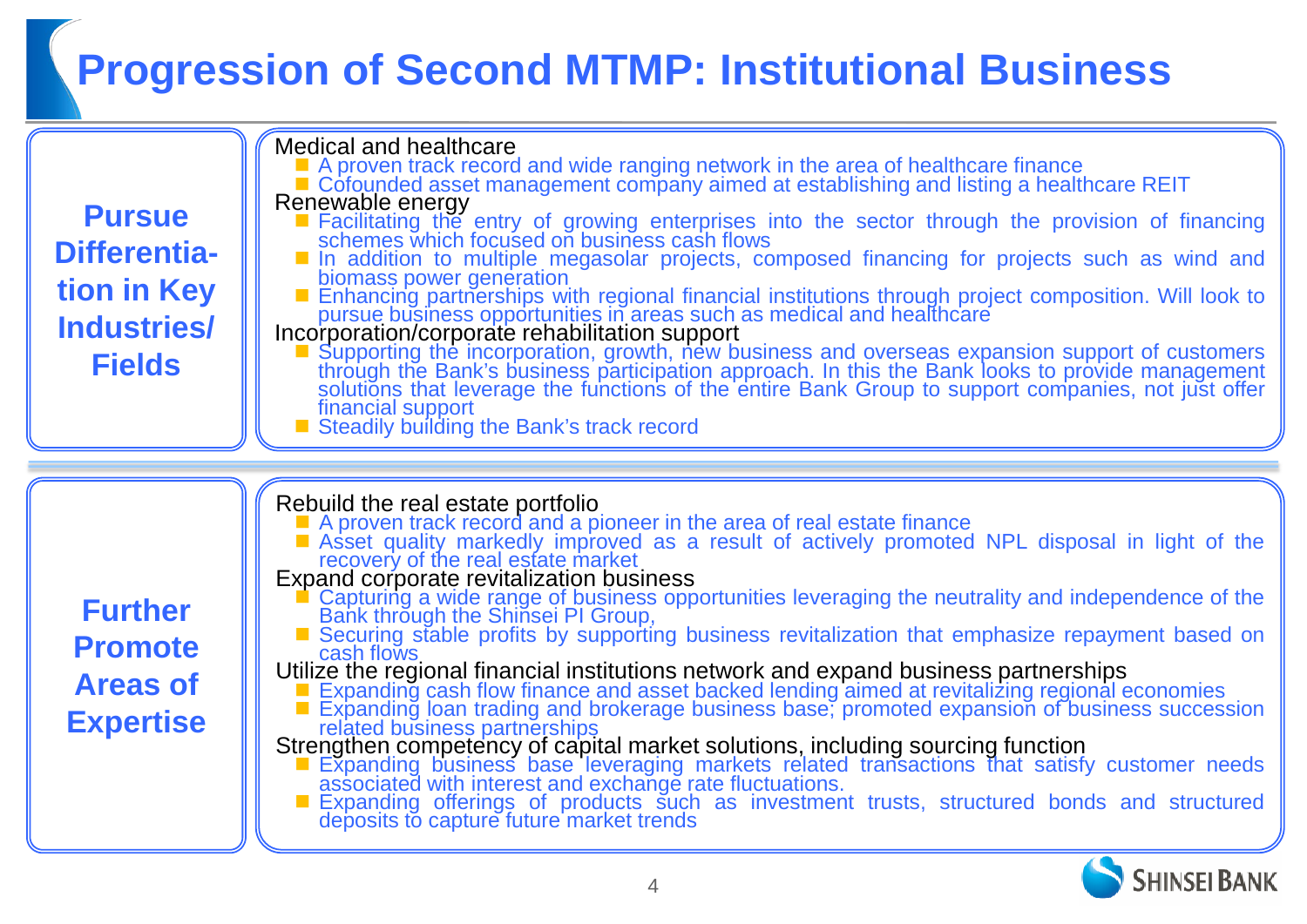# Q1 FY2014 Financial Results Summary

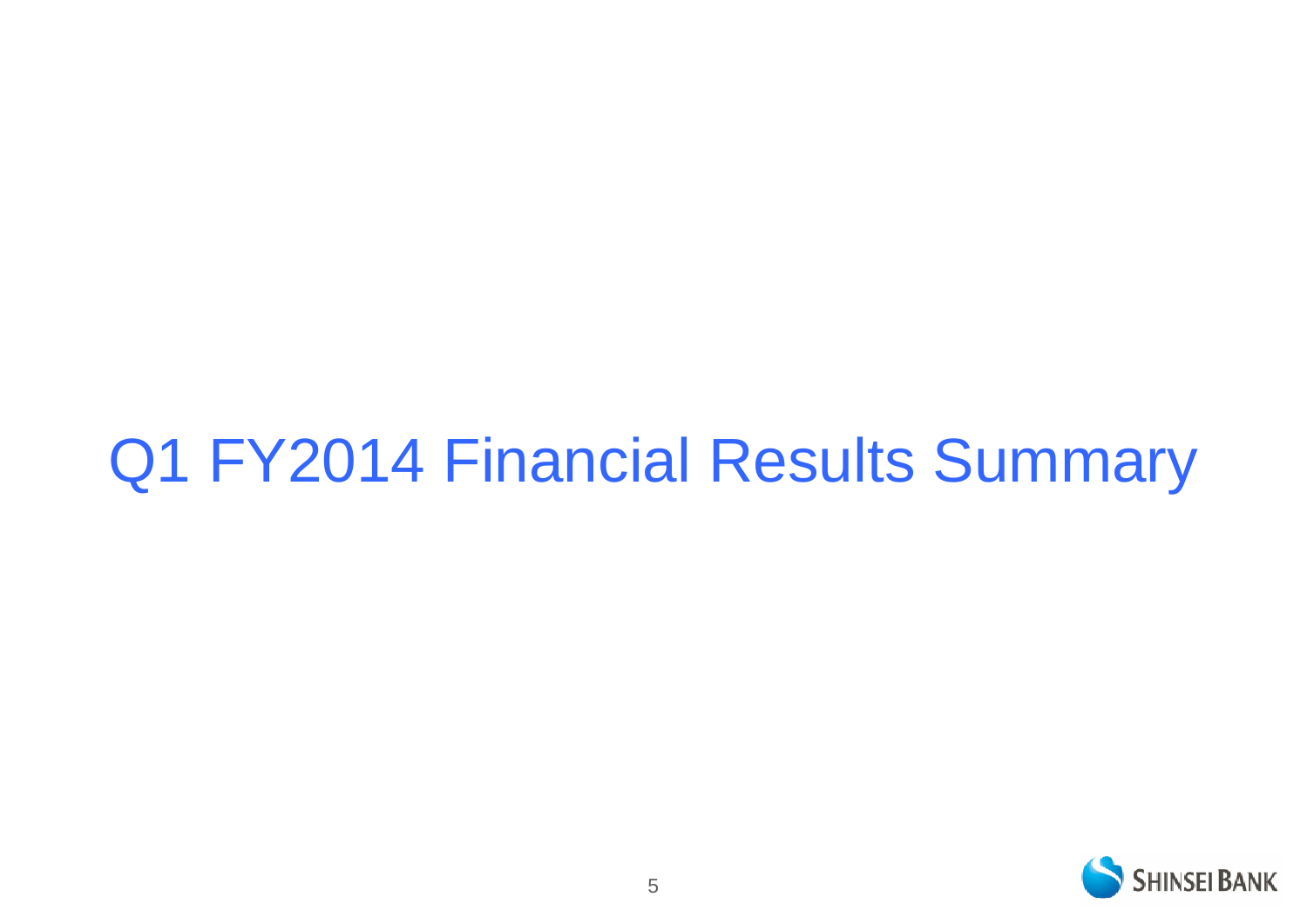## **Q1 FY2014 Results: Key Points**

**Firm start toward the achievement of both consolidated net income and consolidated cash basis net income targets for FY2014**

**1**

**2**

 Consolidated Net Income: JPY19.9 billion (FY2014 Target: JPY55.0 billion) Consolidated Cash Basis Net Income: JPY21.9 billion (FY2014 Target: JPY62.0 billion)

**While expenses increased due to proactive allocation of management resources in strategic focus areas, as a result of revenue increasing vs. Q1FY2013, ordinary business profit also increased vs. Q1FY2013**

- Revenue: JPY57.8 billion (+JPY 7.3 billion from Q1FY2013); Expenses: JPY35.0 billion (+JPY2.3 billion from Q1FY2013)
- Ordinary Business Profit: JPY22.8 billion (+JPY5.0 billion from Q1FY2013)

#### **Net credit costs remaining at low levels as NPL disposal progresses 3**

 $\triangleright$  As of June 30, 2014, NPL ratio reduced to 3.12%

In net credit costs, recovery of JPY0.7 billion recorded

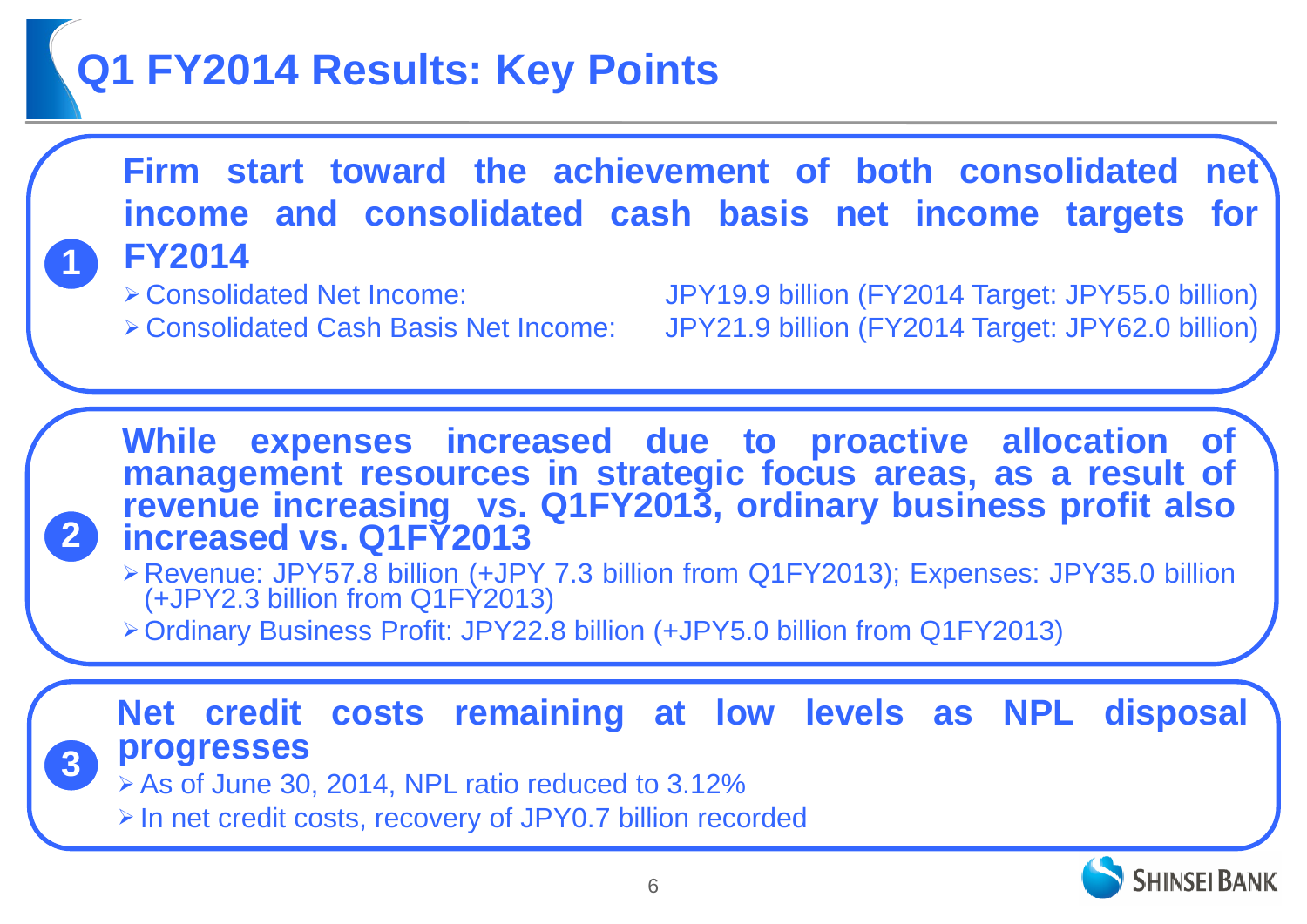# **Q1 FY2014 Summary of Financial Results**

(Unit: Billions of yen)

| <b>[Consolidated]</b>                |                     | Q <sub>1</sub><br>FY2013<br>(A) | Q <sub>1</sub><br><b>FY2014</b><br>(B) | Change<br>$(B-A)$ |
|--------------------------------------|---------------------|---------------------------------|----------------------------------------|-------------------|
|                                      | Net Interest Income | 26.9                            | 30.9                                   | $+3.9$            |
|                                      | Noninterest Income  | 23.5                            | 26.9                                   | $+3.4$            |
| Revenue                              |                     | 50.5                            | 57.8                                   | $+7.3$            |
| <b>Expenses</b>                      |                     | $-32.6$                         | $-35.0$                                | $-2.3$            |
| <b>Ordinary Business Profit</b>      |                     | 17.8                            | 22.8                                   | $+5.0$            |
| <b>Net Credit Costs (Recoveries)</b> |                     | 0.0                             | 0.7                                    | $+0.6$            |
| <b>Grey Zone Reserve Provisions</b>  |                     |                                 |                                        |                   |
| Net Income                           |                     | 12.7                            | 19.9                                   | $+7.2$            |
| Cash Basis Net Income <sup>1</sup>   |                     | 15.0                            | 21.9                                   | $+6.9$            |
| [Nonconsolidated]                    |                     |                                 |                                        |                   |
| <b>Ordinary Business Profit</b>      |                     | 10.1                            | 14.3                                   | $+4.2$            |
| Net Income                           |                     | 8.4                             | 16.7                                   | $+8.2$            |

| <b>[Consolidated]</b>               | Mar. 31,<br>2014<br>(C) | <b>Jun. 30,</b><br>2014<br>(D) | Change<br>$(D-C)$ |
|-------------------------------------|-------------------------|--------------------------------|-------------------|
| Loans                               | 4,319.8                 | 4,217.0                        | $-102.8$          |
| <b>Securities</b>                   | 1,557.0                 | 1,653.2                        | $+96.2$           |
| Lease Assets <sup>2</sup>           | 227.7                   | 223.9                          | $-3.7$            |
| Installment<br><b>Receivables</b>   | 421.9                   | 423.8                          | $+1.8$            |
| <b>Reserve for Credit</b><br>Losses | $-137.3$                | $-116.5$                       | $+20.8$           |
| <b>Total Assets</b>                 | 9,321.1                 | 9,538.9                        | $+217.8$          |
| Deposits and NCDs                   | 5,850.4                 | 5,754.9                        | $-95.4$           |
| <b>Borrowed Money</b>               | 643.4                   | 672.7                          | $+29.3$           |
| <b>Corporate Bonds</b>              | 177.2                   | 175.6                          | $-1.6$            |
| <b>Grey Zone Reserves</b>           | 208.2                   | 196.2                          | $-11.9$           |
| <b>Total Liabilities</b>            | 8,598.5                 | 8,800.4                        | $+201.9$          |
| <b>Shareholders' Equity</b>         | 665.1                   | 680.6                          | $+15.5$           |
| <b>Total Equity</b>                 | 722.5                   | 738.4                          | $+15.8$           |

7 1Cash basis net income is calculated by excluding amortization of goodwill and other intangible assets, net of tax benefit 2Lease assets includes lease receivables and leased investment assets

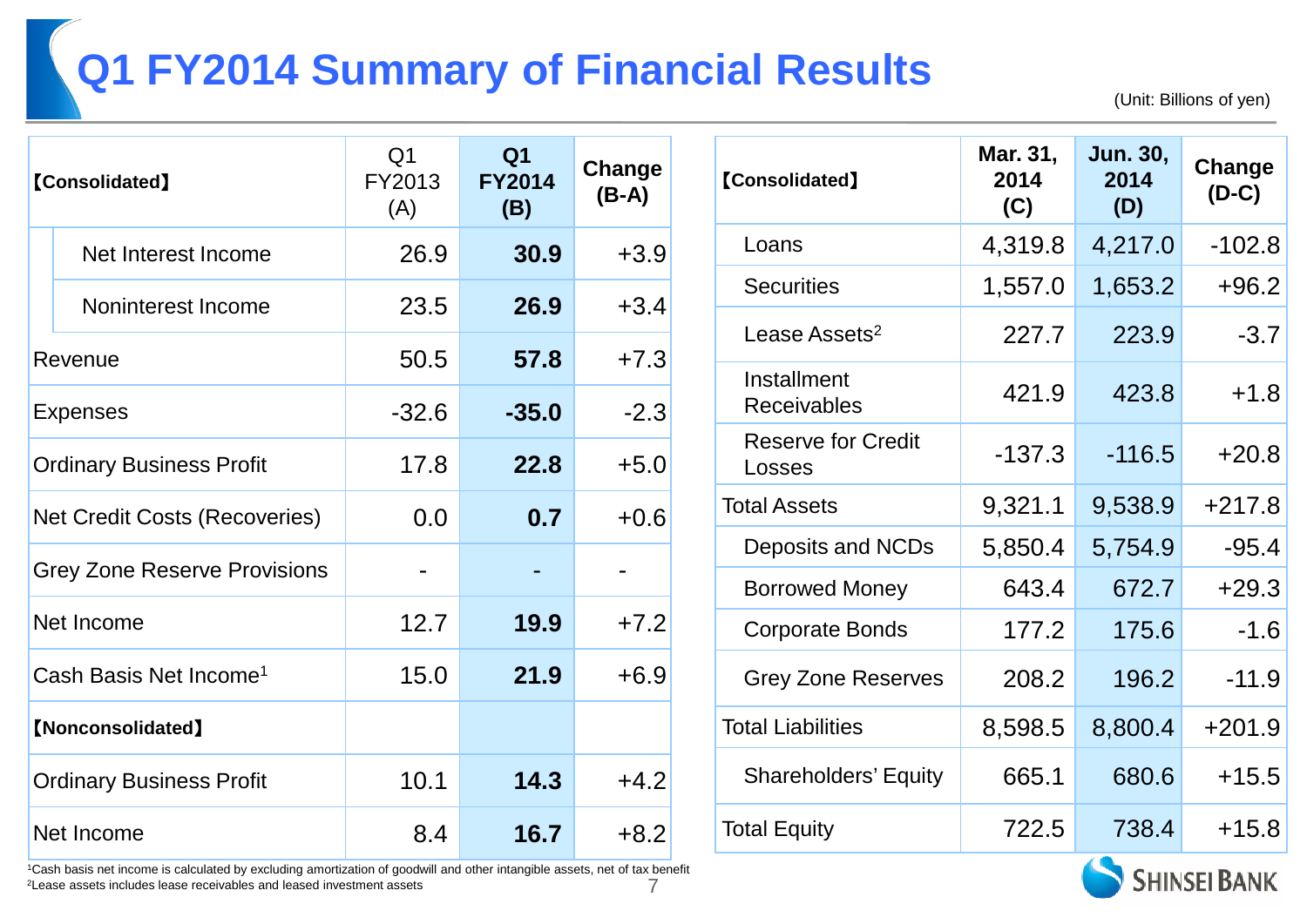## **Financial Results: Revenue**

- Net interest income was JPY30.9 billion, +JPY3.9billion from Q1FY2013 due to factors such as an increase in loans at the consumer finance business, a reduction in funding costs and an increase in dividends from securities at the Institutional Group
- Noninterest income was JPY26.9 billion, +JPY 3.4 billion from Q1FY2013 due to factors such as a steady rise in earnings in our domestic credit trading business and improvements in bond related income in our ALM business

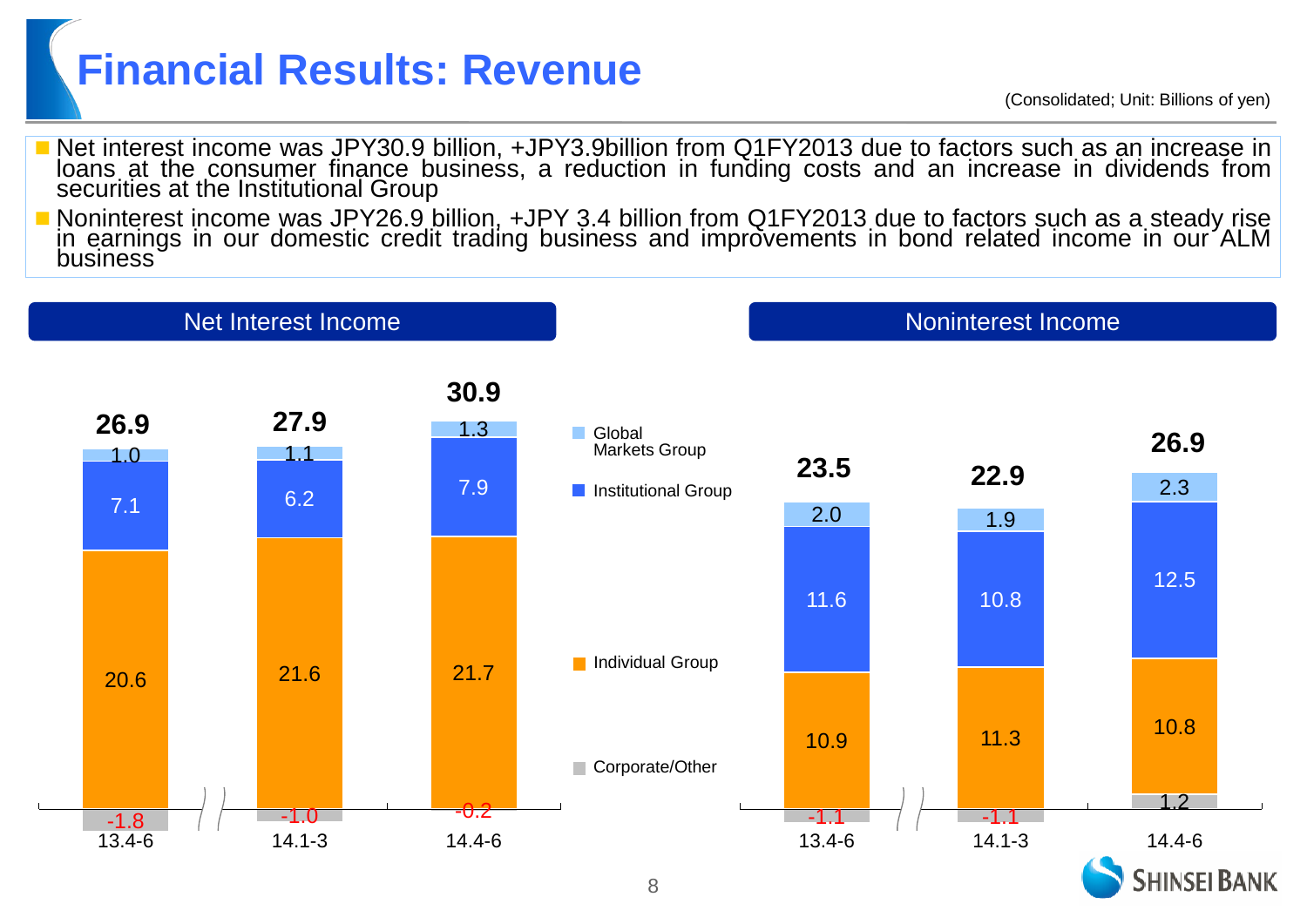### **Financial Results: Expenses; Ordinary Business Profit**

- Expenses were JPY35.0 billion, +JPY2.3billion from Q1FY2013 due to a rise in personnel and advertising expenses as a result of the investment of management resources in strategic focus areas
- Ordinary business profit was JPY22.8 billion, +JPY5.0billion from Q1FY2013 due to the growth of revenue (+JPY7.3 billion) being greater than increases in expenses (+JPY2.3 billion)

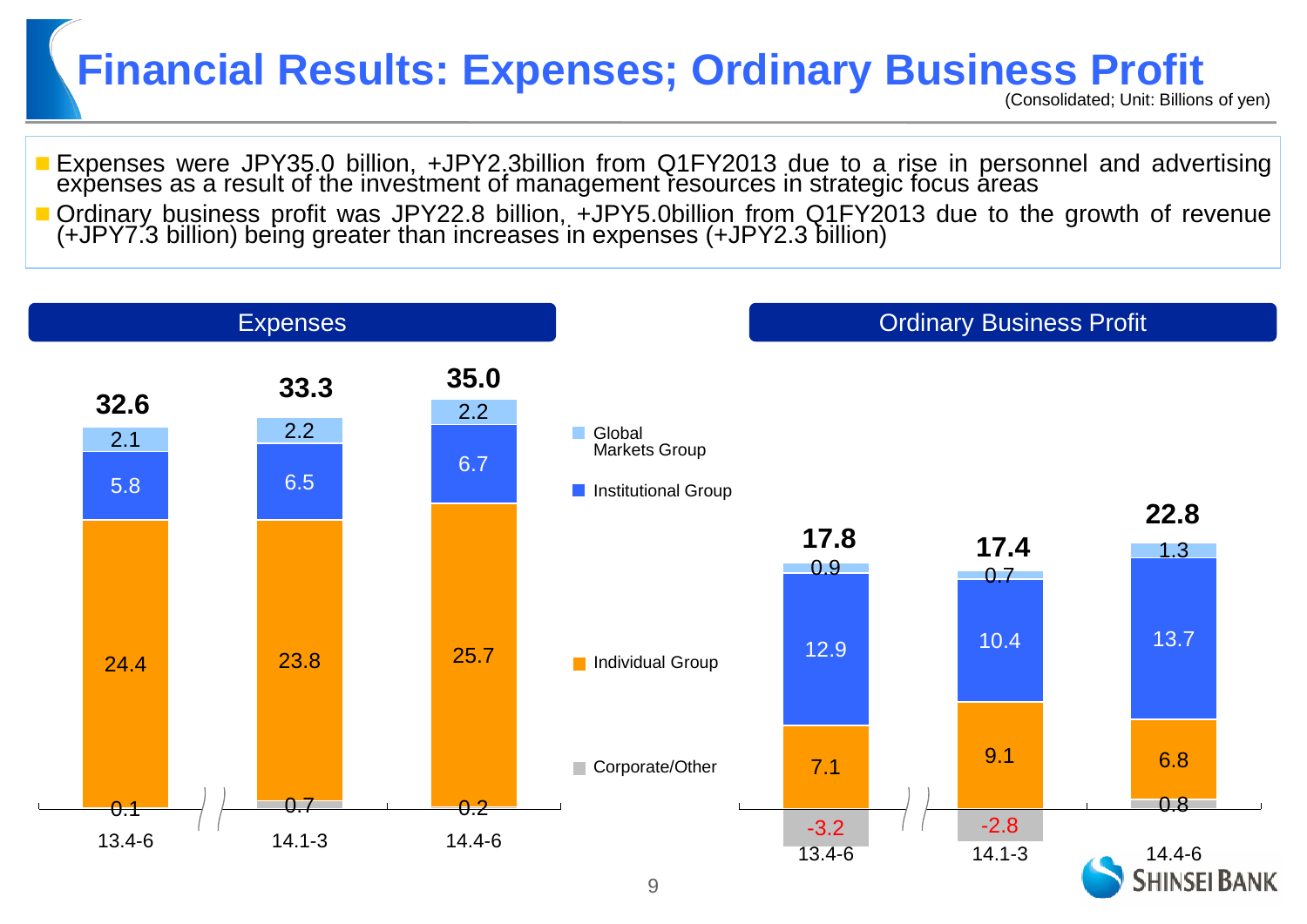### **Average Balances and Yields on Loans and Securities**

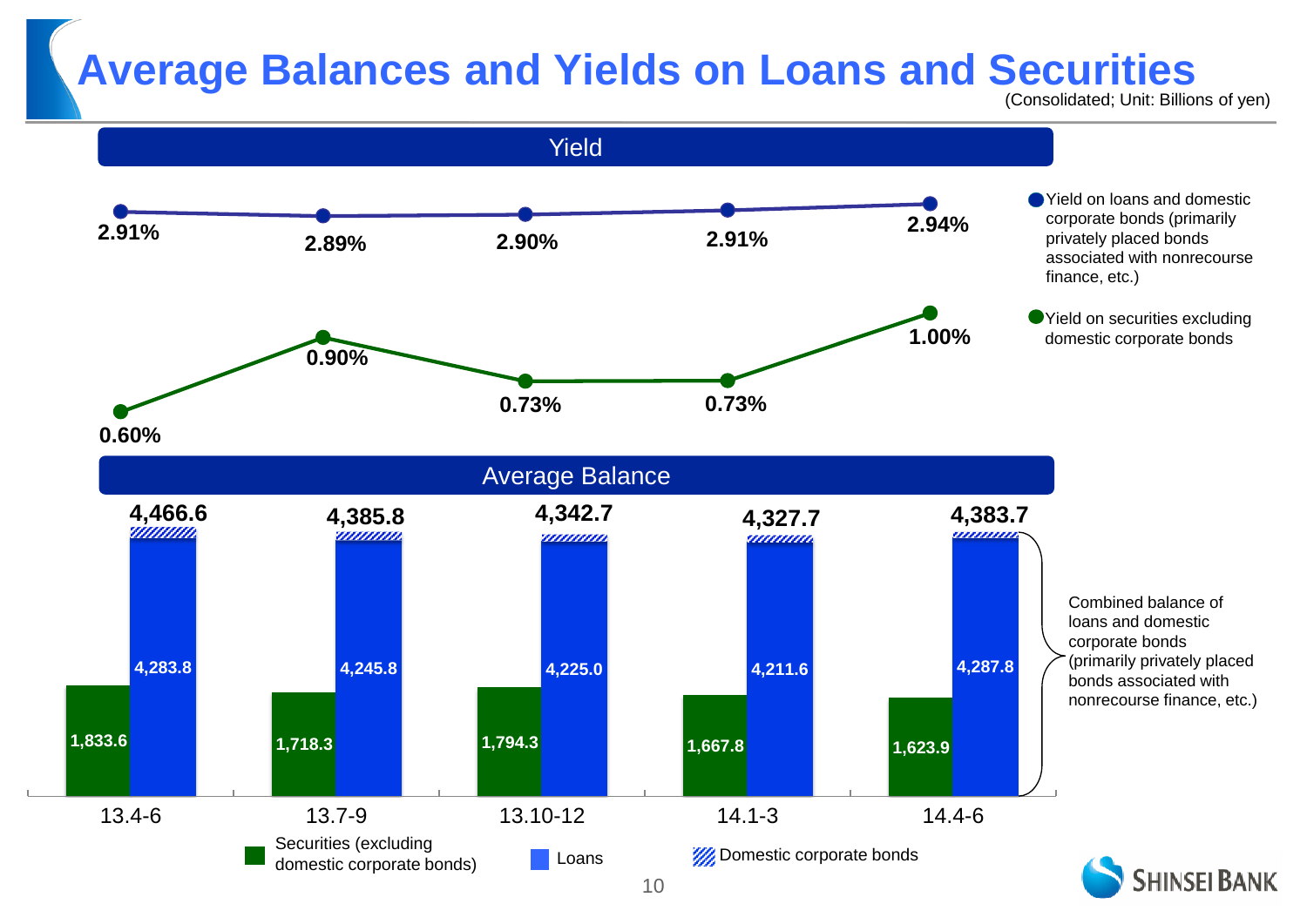## **Net Interest Margin**

 Rate on deposits, including NCDs, declined to 0.22% due to maturation of time deposits made in the past Due to in part to increases in dividends from securities and the consumer finance loan balance resulting in the yield in interest earning assets rising, net interest margin reached 2.33%

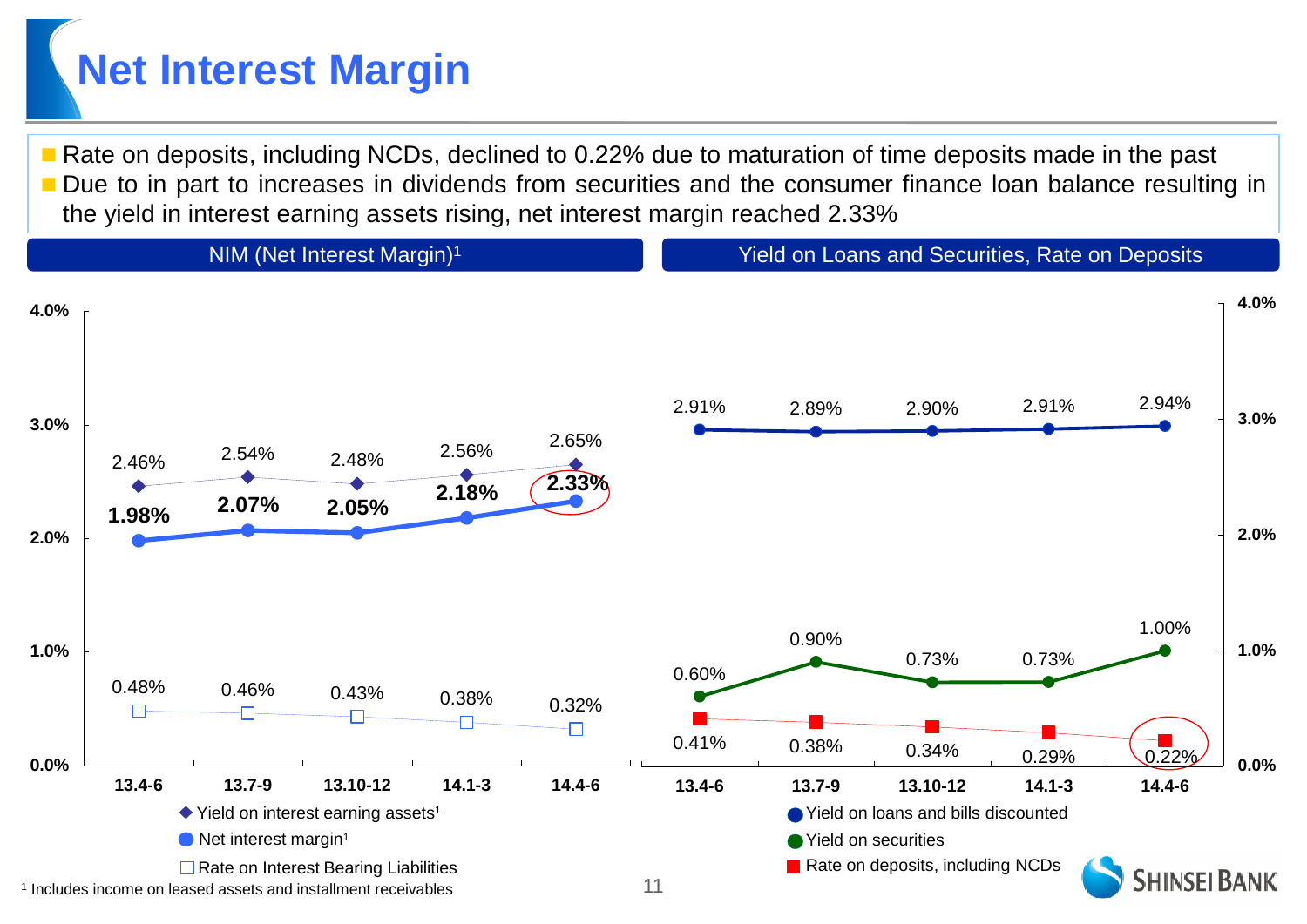### **Asset Quality: Nonperforming Loans**

**NPLs reduced by JPY29.8 billion from March 31, 2014, and NPL ratio continued improvement to 3.12% Early achievement of Second MTMP NPL ratio target of 2% level coming into sight** 



12

<sup>1</sup> Coverage of total claims based on Financial Revitalization Law obligors (lhs)

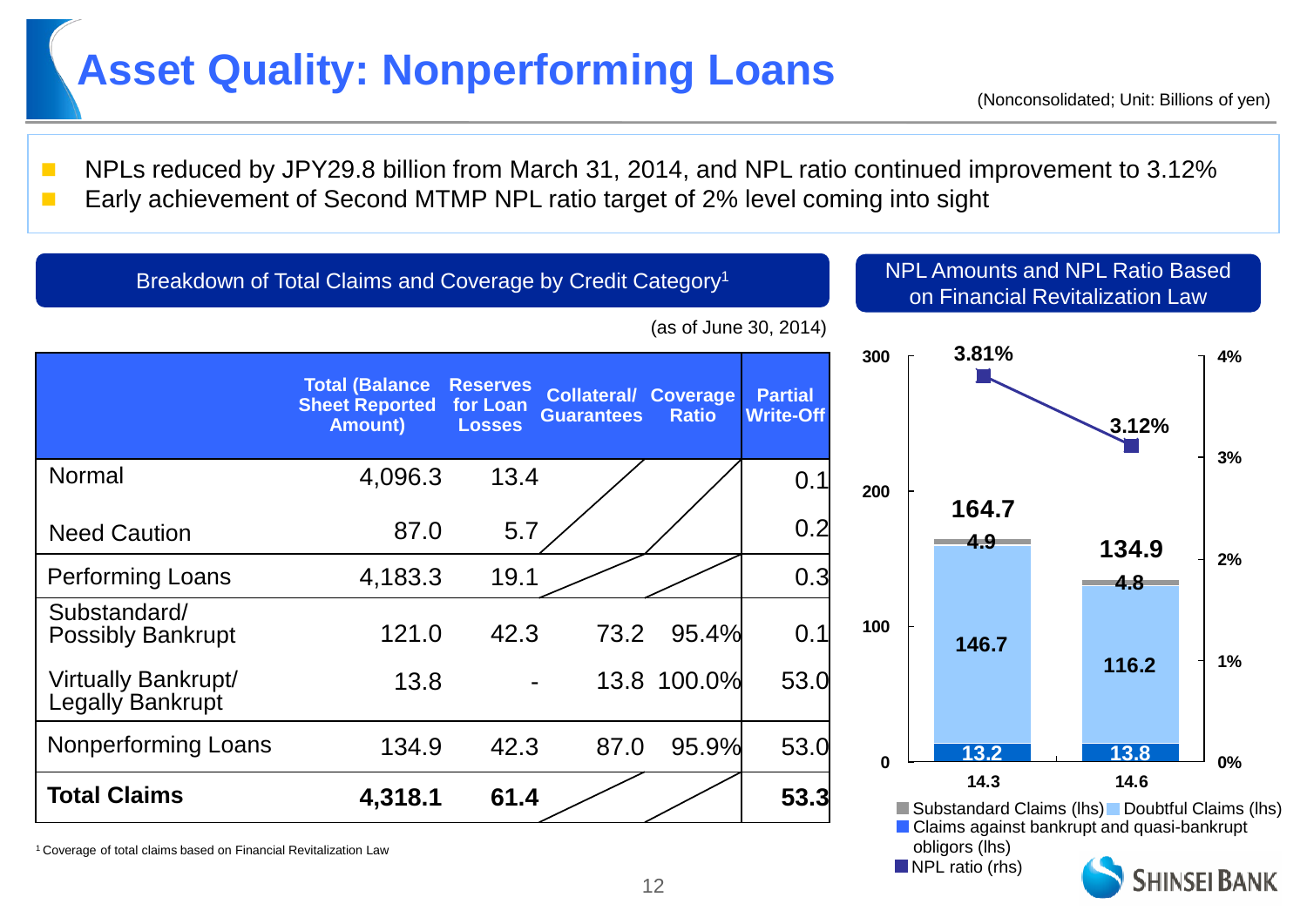

- Basel III domestic standard core capital adequacy ratio was 14.14%, improved compared to March 31, 2014 (13.58%)
- Basel III international standard fully loaded Common Equity Tier I ratio was 10.1%, and continues to be above the level targeted in the Second MTMP (approx. 7.5%)

|                                                      | <b>Core Capital Adequacy Ratio</b><br>(Basel III: Domestic Standard) | Reference: (Basel III:<br><b>International Standard)</b> |                                                      |
|------------------------------------------------------|----------------------------------------------------------------------|----------------------------------------------------------|------------------------------------------------------|
|                                                      | 2014.6<br>(Basel III)<br>(with Grandfathering)                       | 2014.6<br>(Basel III)<br>(Fully Loaded Basis)            | 2014.6<br>(Basel III)<br><b>(Fully Loaded Basis)</b> |
| <b>Basic Items Related to</b><br><b>Core Capital</b> | 898.4                                                                | 679.4                                                    |                                                      |
| Deductions Related to<br><b>Core Capital</b>         | $-68.2$                                                              | $-89.0$                                                  |                                                      |
| <b>Total Core Capital</b>                            | 830.1                                                                | 590.4                                                    |                                                      |
| <b>Risk Assets</b>                                   | 5,867.5                                                              | 5,894.5                                                  |                                                      |
| <b>Core Capital Adequacy</b><br>Ratio                | 14.14%                                                               | 10.01%                                                   |                                                      |
| <b>Common Equity Tier I</b><br><b>Capital Ratio</b>  |                                                                      |                                                          | 10.1%                                                |

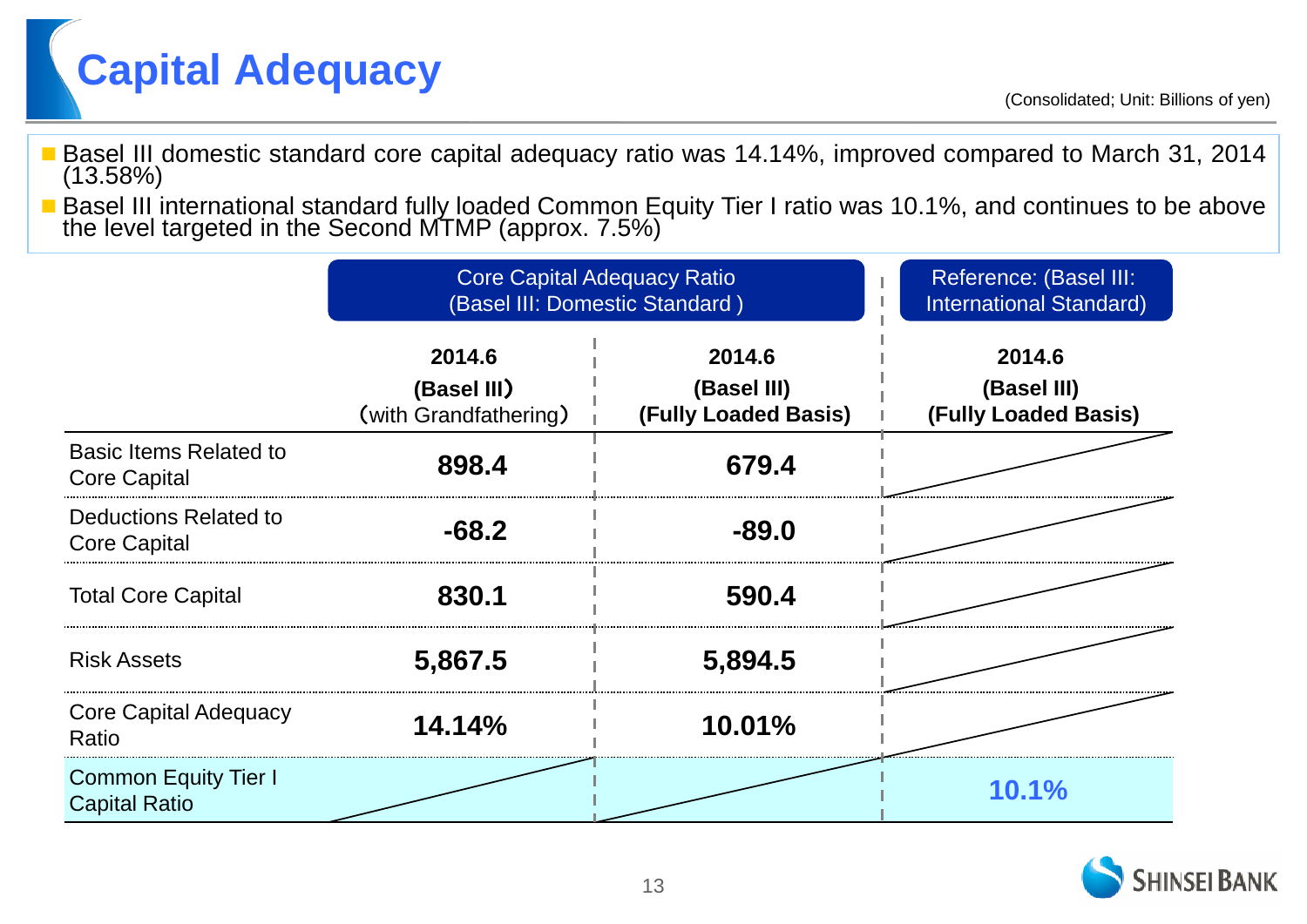# Business Update

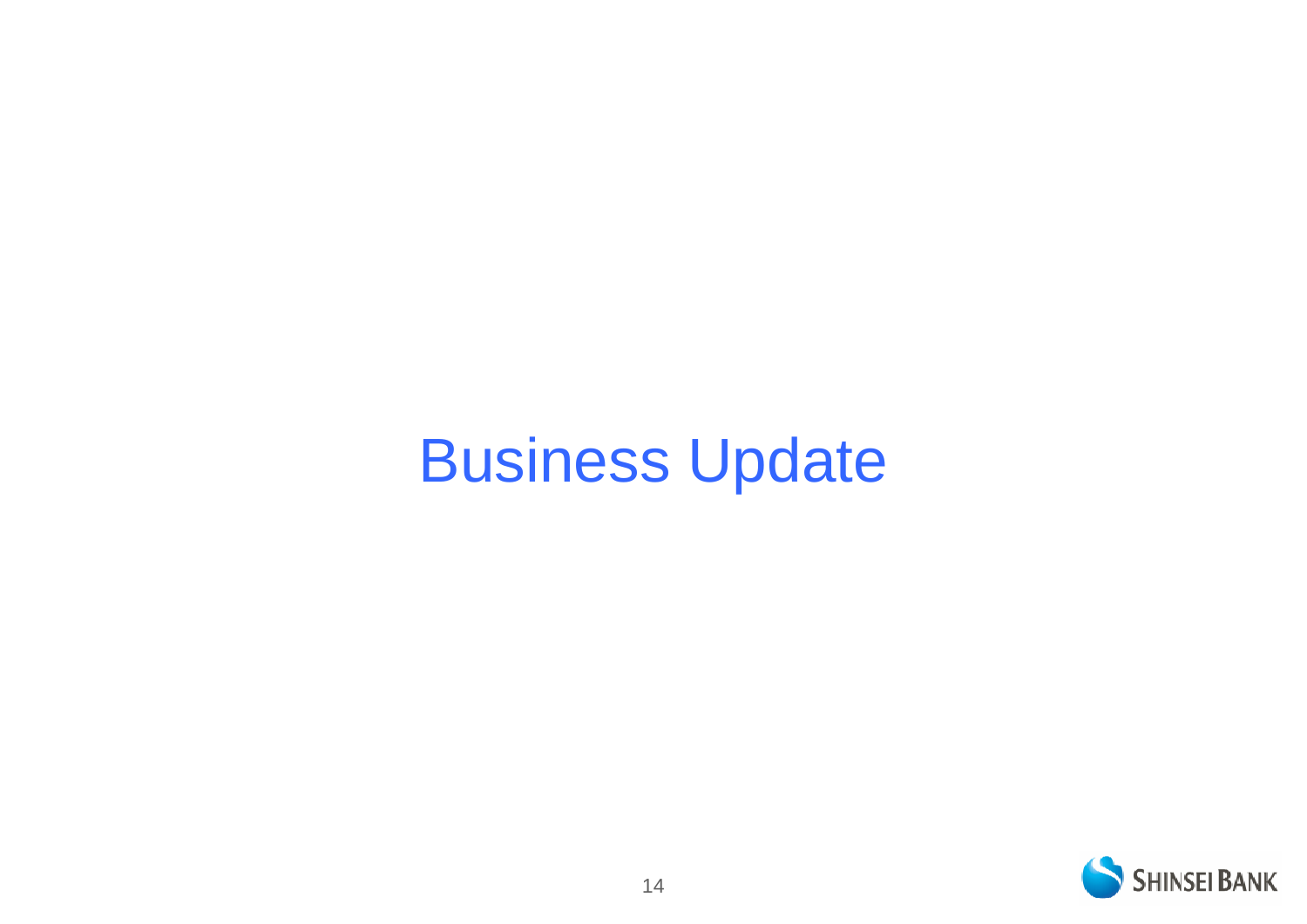### **Business: Individual Business**

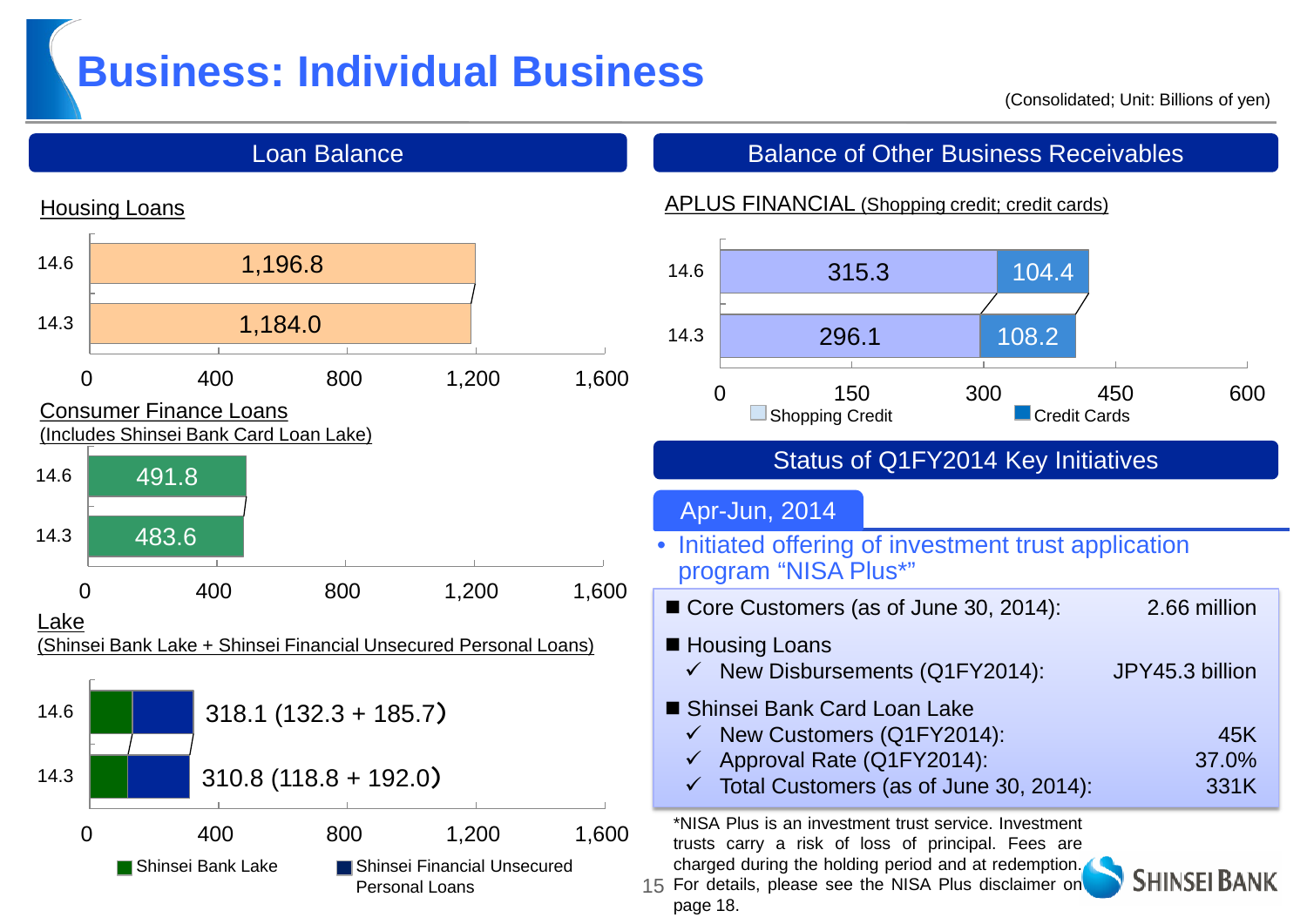### **Business: Institutional Business**

#### (Consolidated; Unit: Billions of yen)



#### Structured Finance





Loan Balance **Balance Balance of Other Business Receivables** 



#### Status of Q1 FY2014 Key Initiatives

#### Apr-Jun, 2014

- Established lending limit for wind power generation operating business in Sakata-shi, Yamagata **Prefecture**
- Composed project financing utilizing a trust scheme for mega solar business in seven domestic locations
- Cofounded Japan Senior Living Partners, Ltd., an asset management company, to manage a healthcare **REIT**

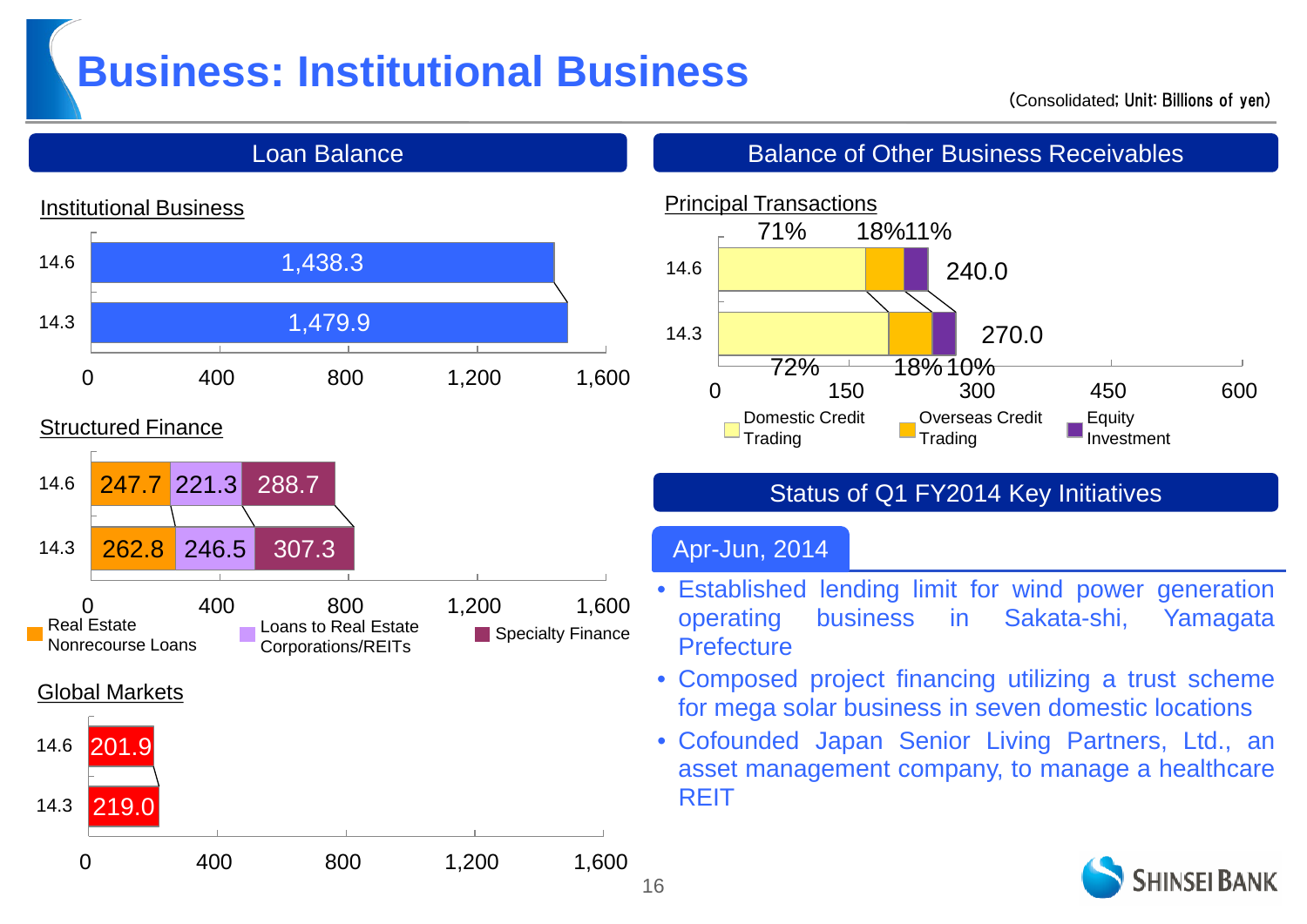

- The preceding description of Shinsei's medium-term management plan contains forward-looking statements regarding the intent, belief and current expectations of our management with respect to our financial condition and future results of operations. These statements reflect our current views with respect to future events that are subject to risks, uncertainties and assumptions. Should one or more of these risks or uncertainties materialize, or should underlying assumptions prove incorrect, our actual results may vary materially from those we currently anticipate. Potential risks include those described in our annual securities report filed with the Kanto Local Finance Bureau, and you are cautioned not to place undue reliance on forward-looking statements.
- Unless otherwise noted, the financial data contained in these materials are presented under Japanese GAAP. The Company disclaims any obligation to update or to announce any revision to forward-looking statements to reflect future events or developments. Unless otherwise specified, all the financials are shown on a consolidated basis.
- Information concerning financial institutions other than the Company and its subsidiaries are based upon publicly available information.
- These materials do not constitute an invitation or solicitation of an offer to subscribe for or purchase any securities and neither this document nor anything contained herein shall form the basis for any contract or commitment whatsoever.